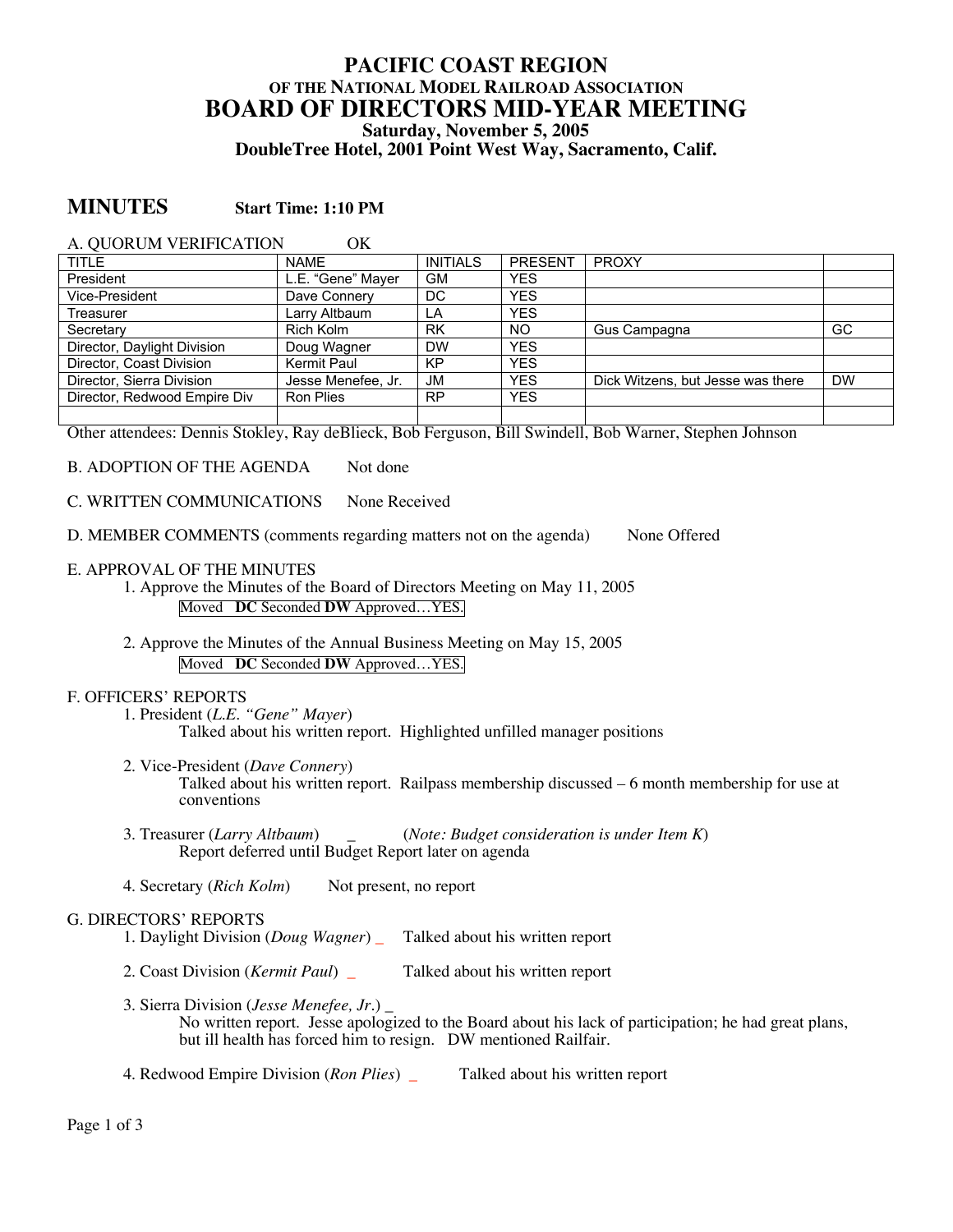### H. DEPARTMENT REPORTS

1. Administration Dept. (*L.E. "Gene" Mayer, Manager*) \_ Nothing additional to report

2. Membership Dept. (*no manager*) \_<br>Bob Ferguson reported on his activities as Member Services Chairperson. Right now the NMRA database cannot track extra Division member requests; Jim Long will be able to do this task. NMRA can only track extra Region requests. There are no more PCR membership renewal cards; NMRA has taken over this task. NMRA expects the database to be ready on Jan 1. Divisions will get mailing labels from Jim Long in 30 to-a-page format. Rosters for the Region and Divisions will be available as Excel files only. Divisions should only use new NMRA membership forms; please destroy all old forms. There was a short discussion of the Hawaiian Division, which is inactive.

- 3. Publications Dept. (*Gus Campagna, Manager*) \_ Talked about his written report Introduced Stephen Johnson as the next Editor.
- 4. Convention Dept. (*Dennis Stokely, Manager*) \_ Talked about his written report
	- 2005 Concord, "Devil Mountain 2005" (*Bill Swindell, Chairperson*) Final Convention Report: Turned in two long reports and gave a check to LA. Bill Swindell mentioned that lunch for the contest judges is a tradition not a requirement. He felt that no Bay Area convention could meet its room guarantees ever again.
	- 2006 Sacramento, "River City Express 2006" (*Bob Warner, Chairperson*) \_ Talked about his written report at great length.
	- 2007 Santa Cruz, "Suntan Special" (*Kevin Hurley, Chairperson*) Status report is contained in Dennis Stokely's written report.
	- 2008 Fresno, "Sierra Memories 2008" (*John Houlihan, Chairperson*) Still working on getting a hotel. Convention proposal for review and acceptance is postponed to the next Board meeting.
- 5. Contest Dept. (*Bill Scott, Manager*) \_ No Report
- 6. Achievement Program Dept. (*Jack Burgess, Manager*) No Report
- 7. Non-Rail Activities Dept. (*Mary Moore-Campagna, Manager*) Mary reported thru Gus that her report is what she wrote in the *Branch Line*.

### I. UNFINISHED BUSINESS

1. Bequest from Keith Heinsohn estate (*L.E. "Gene" Mayer*)

Gene started to bypass this item, Gus wanted to know what was being done about it. Discussion followed about trying to get best value for the model railroad equipment or move it quickly. Ray wanted the best value by selling on E-Bay, but the discussion that followed found the board realizes it does not have the manpower to do a sale that way. KP mentioned selling it to members at a convention or special auction. Ray, Dennis, Kermit and Dave will do an inventory. DW will check on the availability of an extra room at the next convention to sell it there. If a room is available then Ray offered to be in charge of the sale.

2. Model contests (*Ron Plies & Bill Scott*)

Ron Plies reported that no progress has been made over what was discussed at the last Board meeting. The approach would be a show and tell type clinic about models brought to the contest.

3. Region's financial support of Division activities (*John Ralston, Chair, Special Committee*) John Ralston presented the Special Committee's report. The Board thanked the Committee for its work. A motion to give half the NMRA money to the Divisions was made by DC. This started the discussion about the Budget. *The meeting then jumped forward to the Budget, Item K.1.*